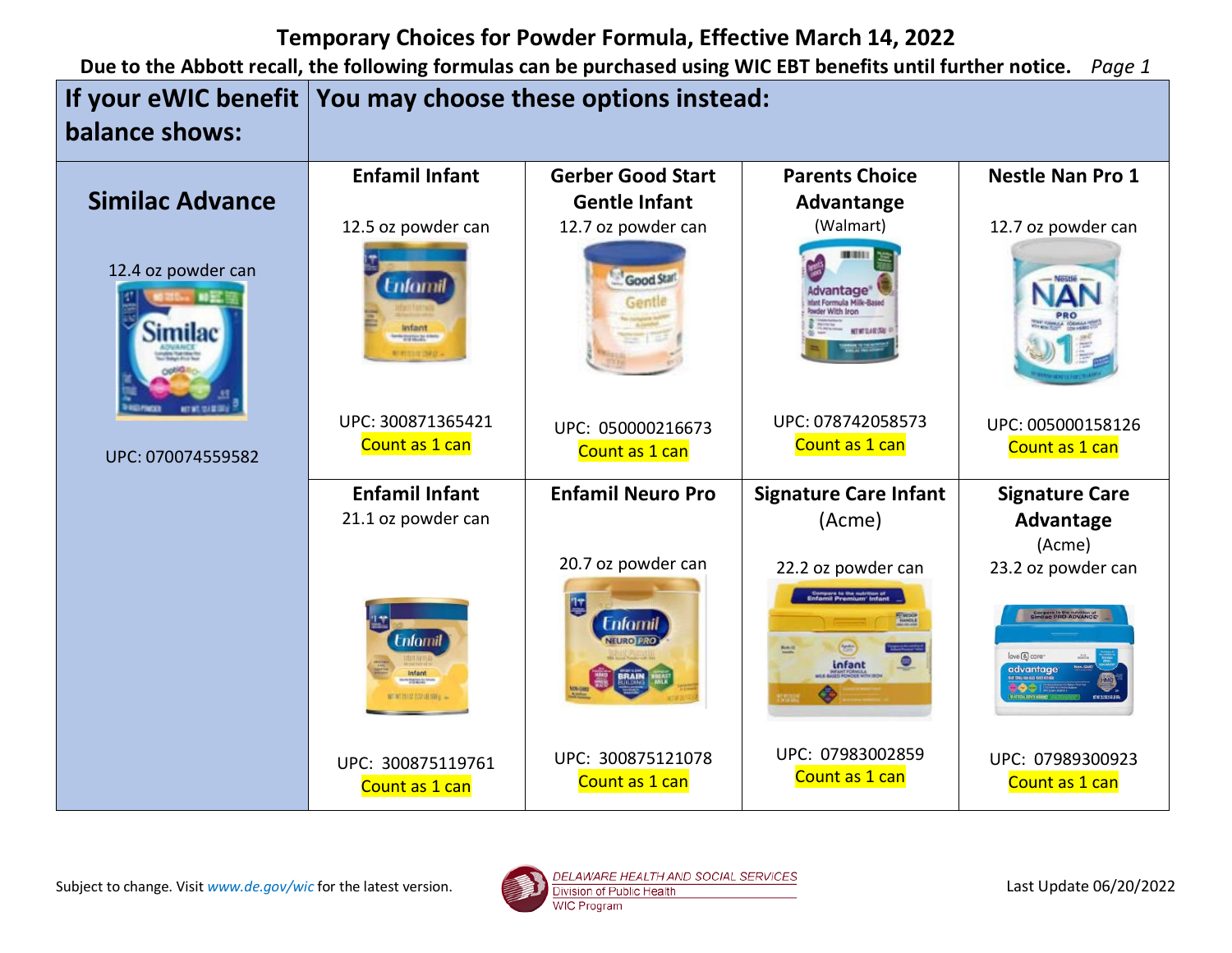

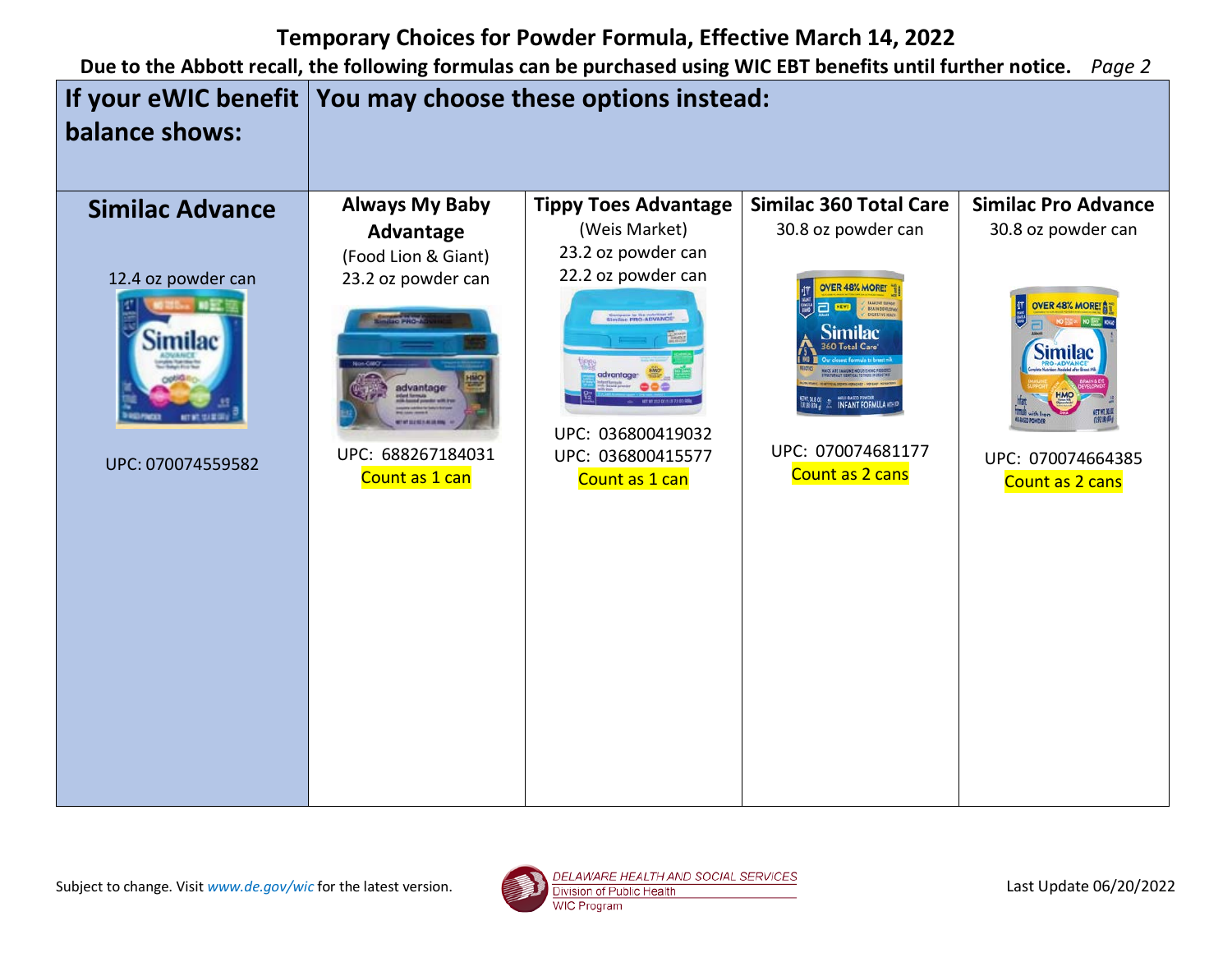

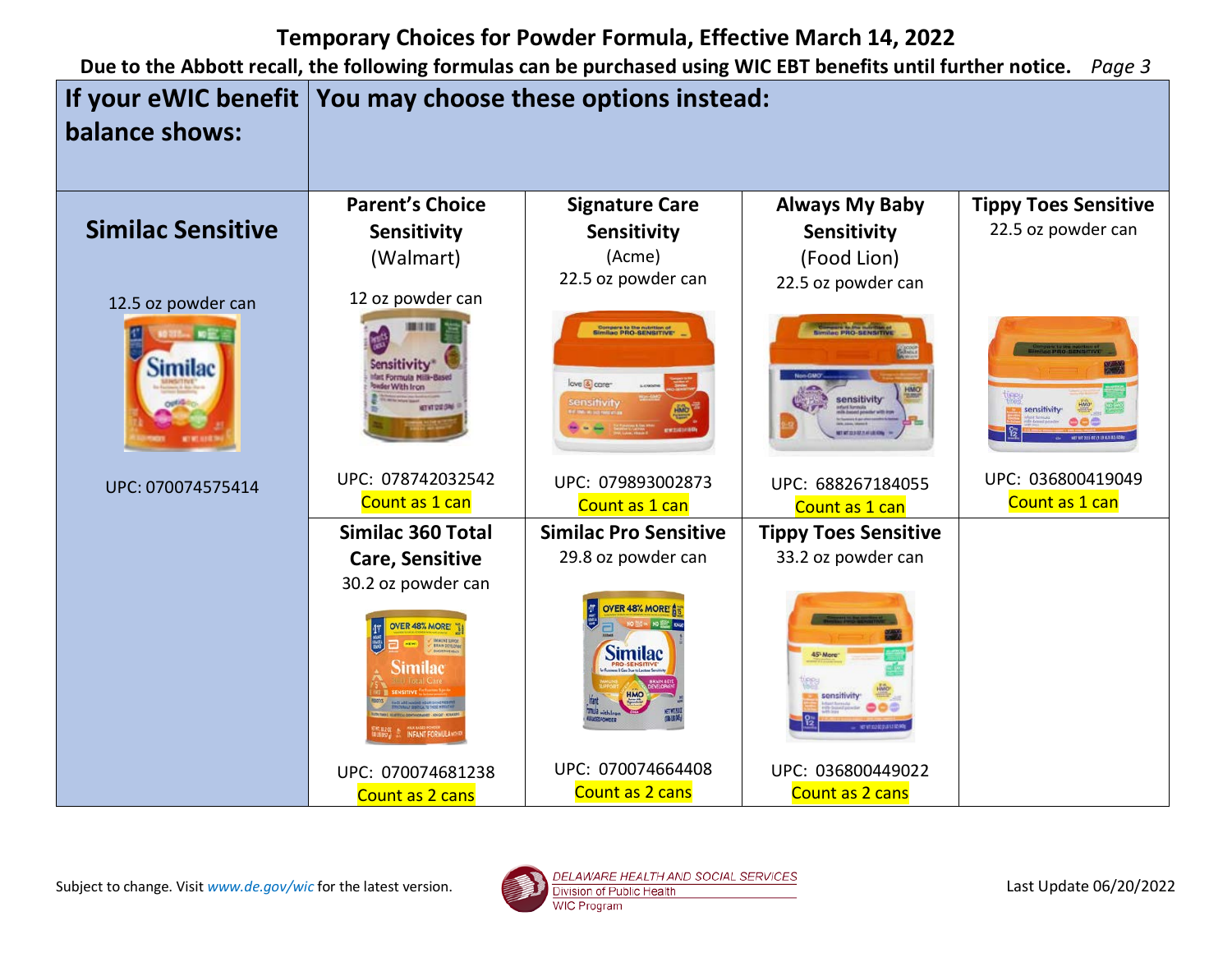

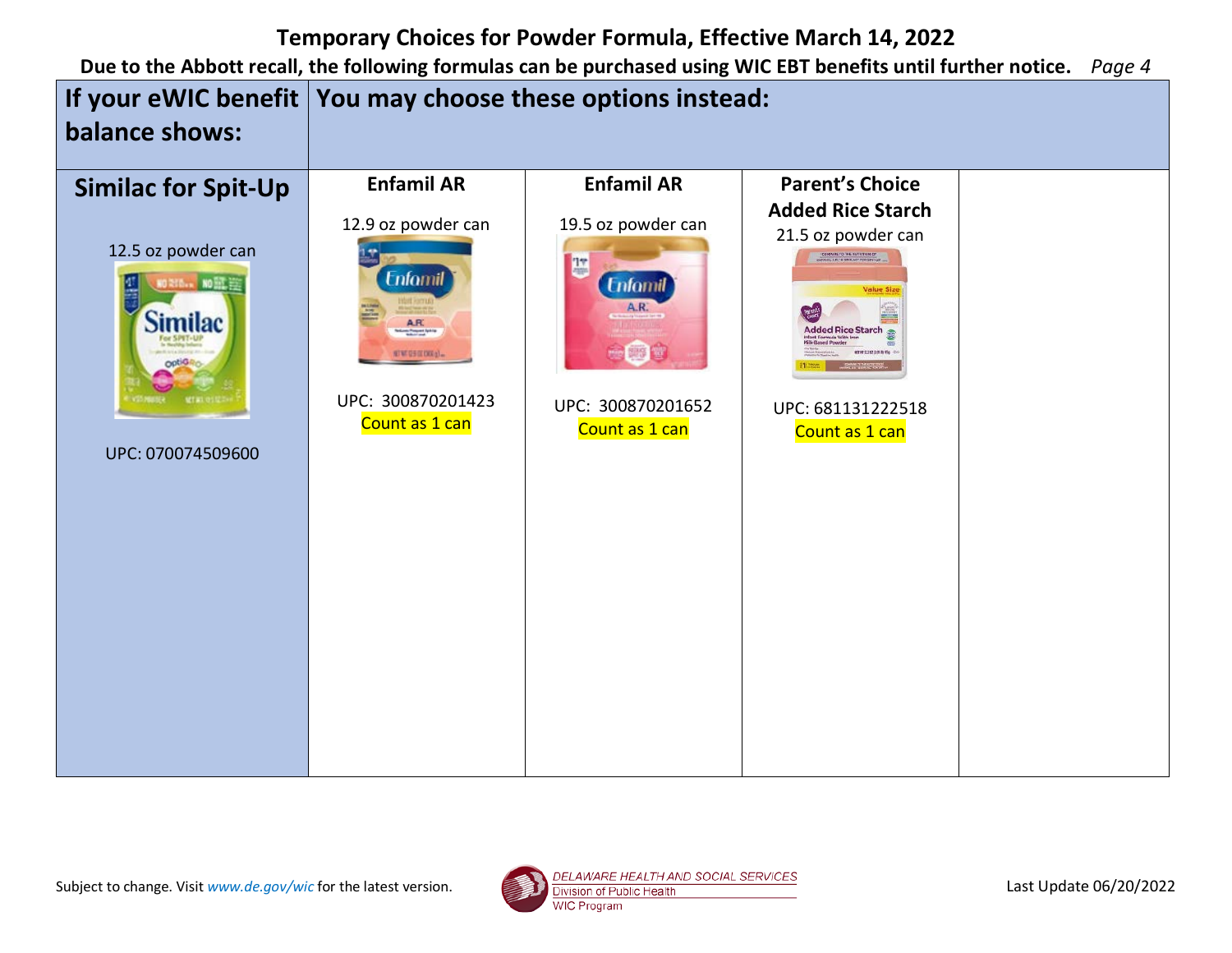

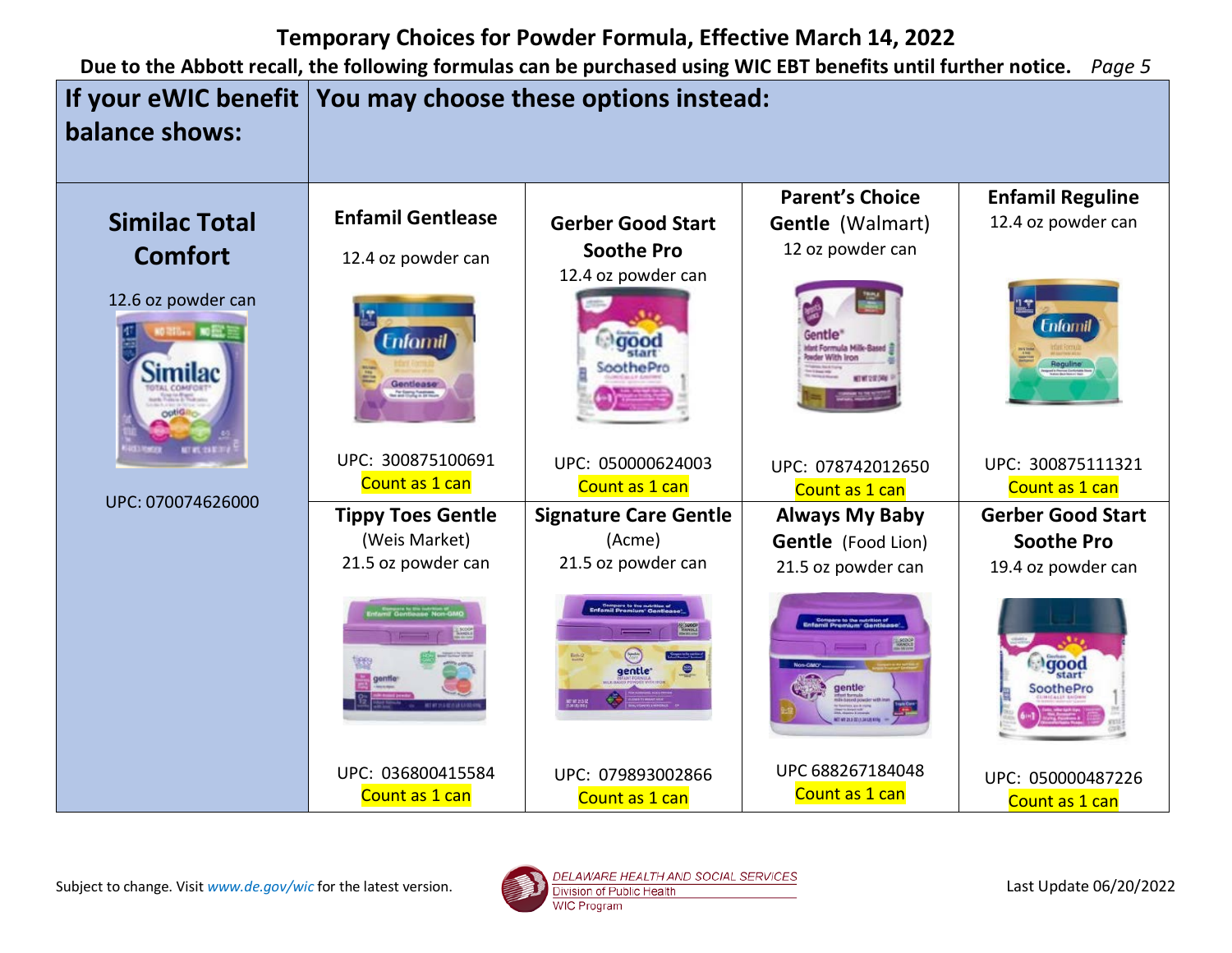| If your eWIC benefit   You may choose these options instead:<br>balance shows: |                                                                                                                                                                                                                                                            |                                                                                                                                      |                                                                  |                                                                 |
|--------------------------------------------------------------------------------|------------------------------------------------------------------------------------------------------------------------------------------------------------------------------------------------------------------------------------------------------------|--------------------------------------------------------------------------------------------------------------------------------------|------------------------------------------------------------------|-----------------------------------------------------------------|
| <b>Similac Total</b><br><b>Comfort</b><br>12.6 oz powder can                   | <b>Enfamil Gentlease</b><br><b>Neuro Pro</b><br>19.5 oz powder can<br>Enfornil<br><b>JEURO PRO</b><br>Gentlease                                                                                                                                            | <b>Enfamil Gentlease</b><br>19.9 oz powder can<br><b>Enfornil</b><br>Gentiease <sup>®</sup><br>Ar Entrancement<br><b>NETWORKSHIP</b> | <b>Enfamil Enspire</b><br><b>Gentlease</b><br>20.5 oz powder can | <b>Enfamil Reguline</b><br>19.5 oz powder can<br><b>Enfomil</b> |
| UPC: 070074626000                                                              | UPC: 300875121191<br>Count as 1 can<br><b>Parent's Choice</b><br><b>Complete Comfort</b><br>22.5 oz powder can<br><b>Complete* Comfort</b><br>tant Formula Milk-Based<br>wder With Iron<br>WT 22.5 02 (1.41 LB) 674<br>UPC: 681131350198<br>Count as 1 can | UPC: 300875119785<br>Count as 1 can                                                                                                  | UPC: 300875117484<br>Count as 1 can                              | UPC: 300875111574<br>Count as 1 can                             |

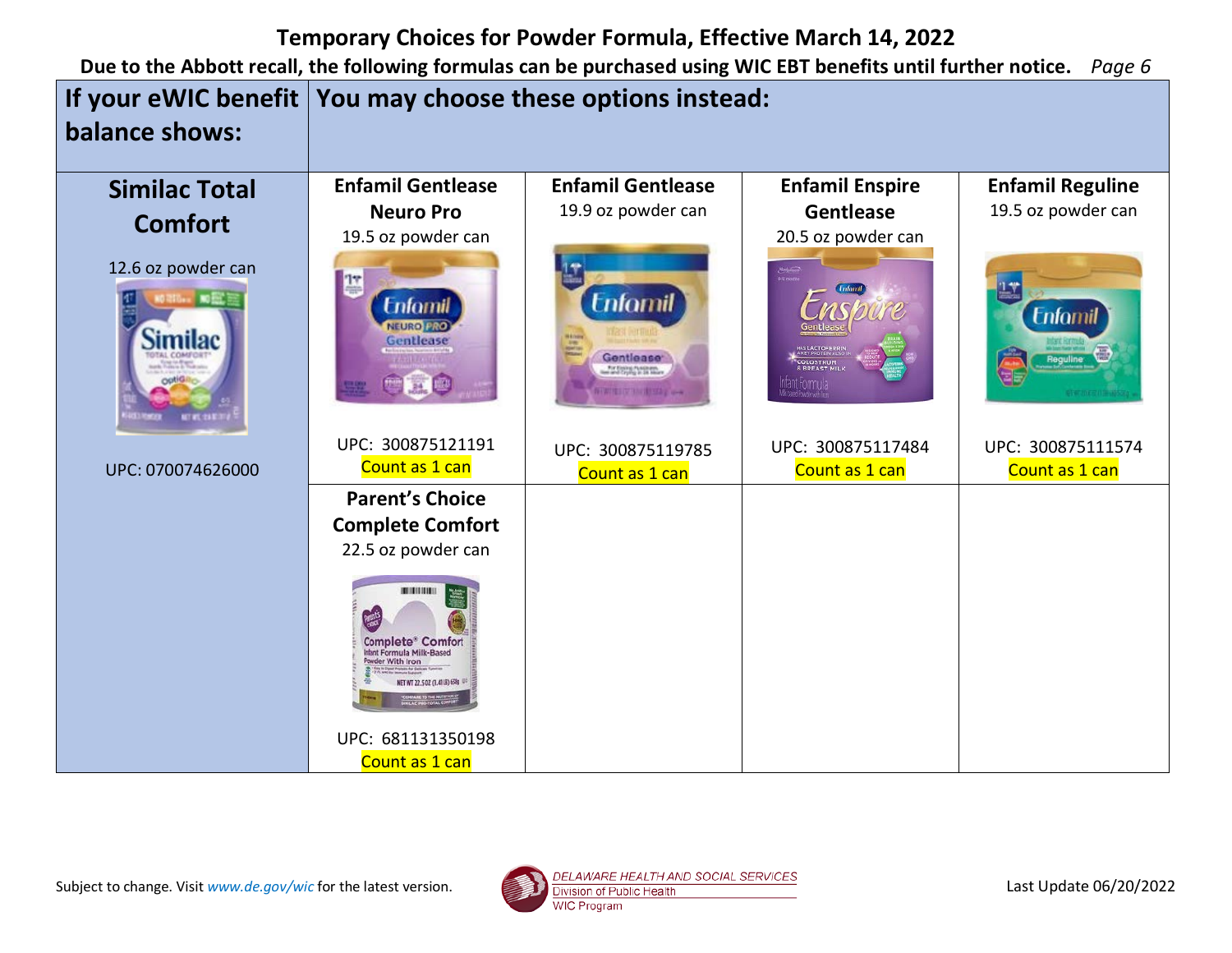

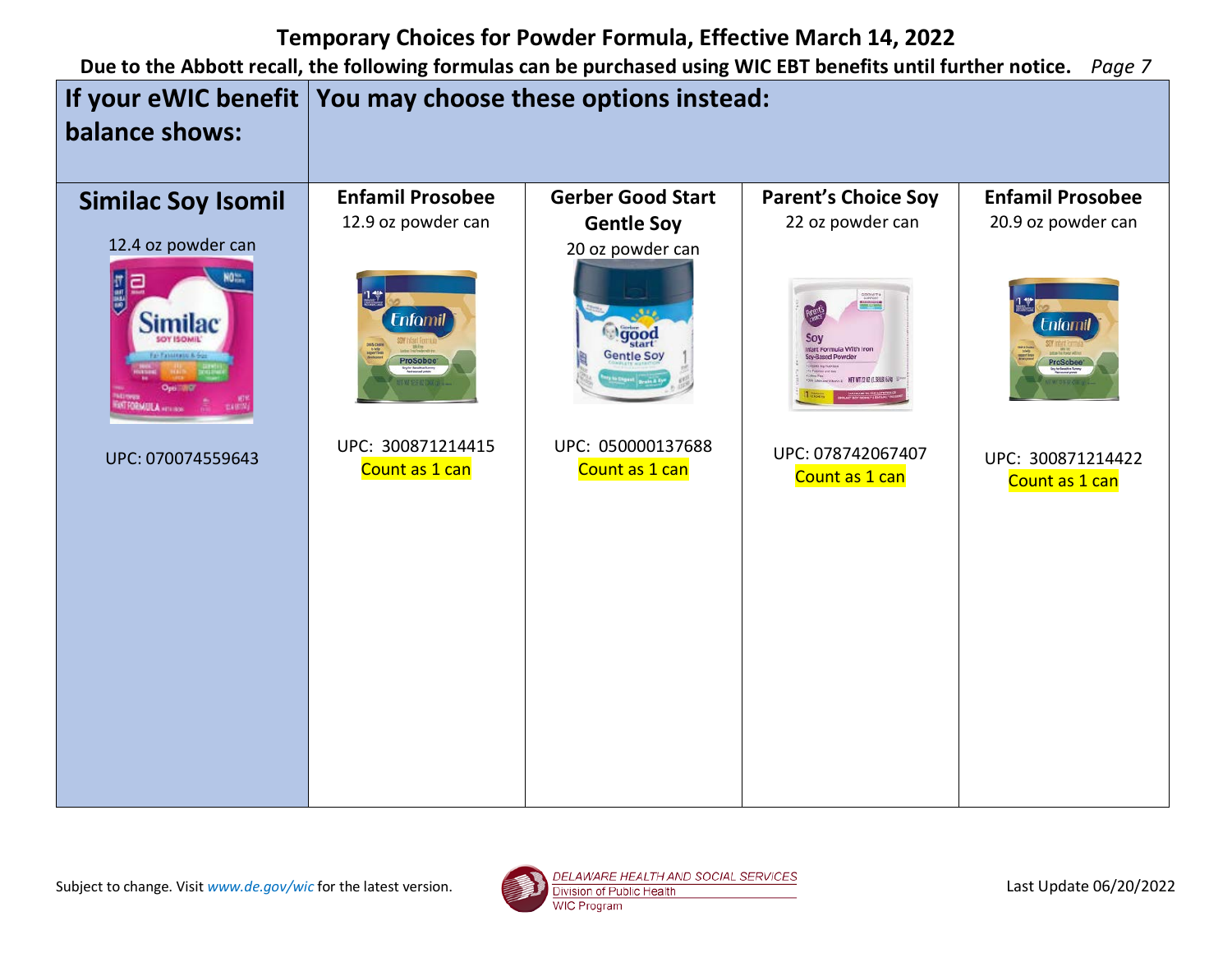| If your eWIC benefit | You must call your local WIC clinic for benefit changes to use the     |                          |                                                   |                                                                                            |
|----------------------|------------------------------------------------------------------------|--------------------------|---------------------------------------------------|--------------------------------------------------------------------------------------------|
| balance shows:       | formulas below. Once changes are made, your eWIC card will reflect the |                          |                                                   |                                                                                            |
|                      | new purchase options.*                                                 |                          |                                                   |                                                                                            |
| Alimentum*           | Pregestimil*                                                           | <b>Gerber Good Start</b> | Nutramigen*                                       | Nutramigen*                                                                                |
|                      | 16 oz powder can                                                       | <b>Extensive HA*</b>     | 12.6 oz powder can                                | 19.8 oz powder can                                                                         |
| 12.1 oz powder can   |                                                                        | 14.1 oz powder can       |                                                   |                                                                                            |
|                      |                                                                        |                          |                                                   |                                                                                            |
|                      | edestimi<br>reads with MCTOK<br><b>MILLIGANIE CH</b>                   |                          | Nutramigen<br><b>HYPOALLERGENIC</b><br>MOARTHEICH | <b>WALDE PACK   1.6 X MORE ! 356</b><br>Nutramigen<br><b>HYPOALLERGENIC</b><br>æ<br>細室 经提供 |
| UPC: 070074647128    | UPC: 300870367013                                                      | UPC: 050000598526        | UPC: 300871239418                                 | UPC: 300871239456                                                                          |
|                      | <b>Parent's Choice</b>                                                 |                          |                                                   |                                                                                            |
|                      | Hypoallergenic                                                         |                          |                                                   |                                                                                            |
|                      | 12.6 oz powder can                                                     |                          |                                                   |                                                                                            |
|                      | Hypoallergenic<br>that Formula Powd                                    |                          |                                                   |                                                                                            |
|                      | UPC: 681131222518                                                      |                          |                                                   |                                                                                            |

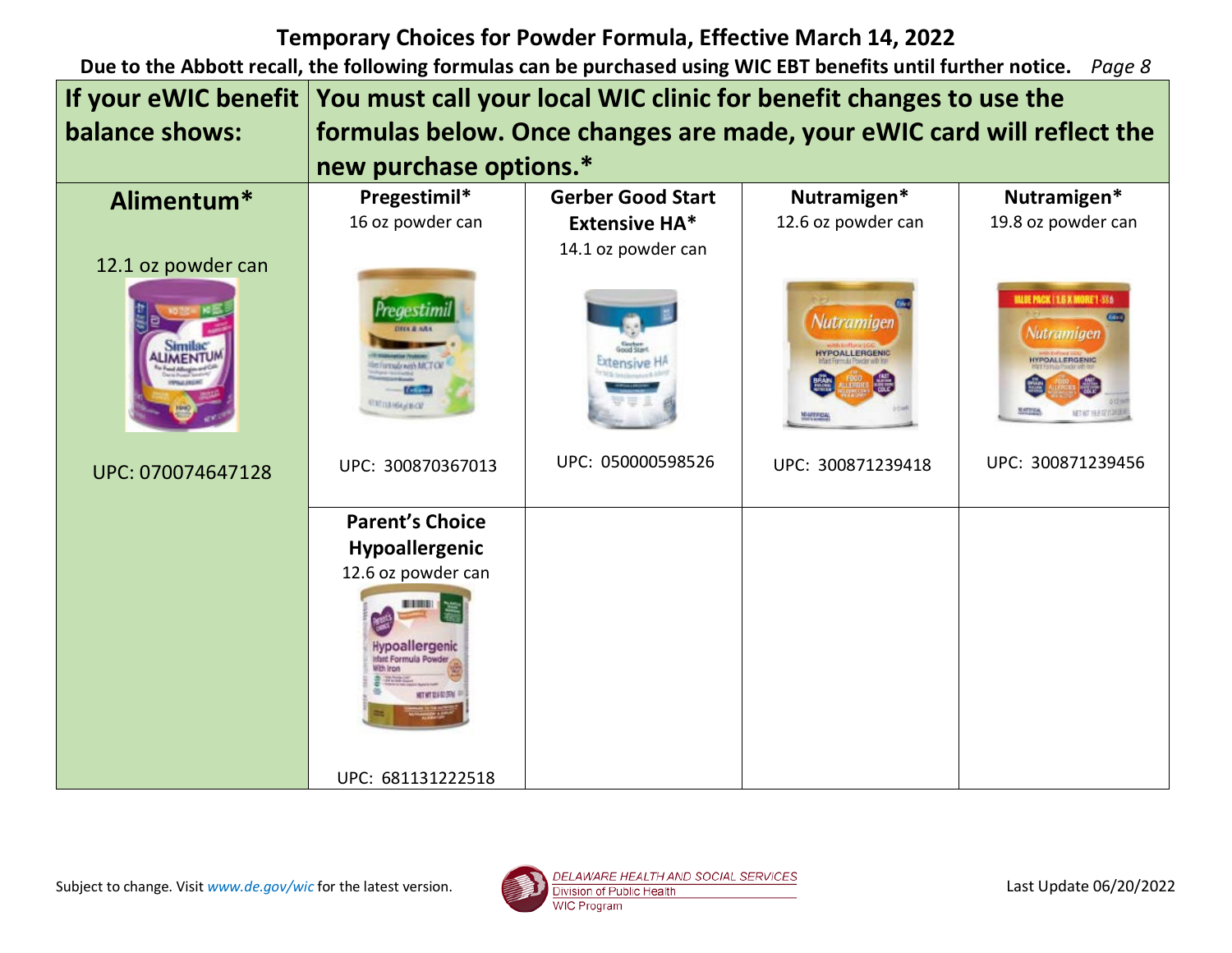| If your eWIC benefit                                                                                                            | You must call your local WIC clinic for benefit changes to use the     |                                                                                             |                                 |  |
|---------------------------------------------------------------------------------------------------------------------------------|------------------------------------------------------------------------|---------------------------------------------------------------------------------------------|---------------------------------|--|
| balance shows:                                                                                                                  | formulas below. Once changes are made, your eWIC card will reflect the |                                                                                             |                                 |  |
|                                                                                                                                 | new purchase options.*                                                 |                                                                                             |                                 |  |
| EleCare Infant*                                                                                                                 | Nutricia Neocate*                                                      | PurAmino*                                                                                   | Alfamino*                       |  |
| 14.1 oz powder can                                                                                                              | 14.1 oz powder can                                                     | 14.1 oz powder can                                                                          | 14.1 oz powder can              |  |
| <b>Pissott</b><br>texcelerence<br><b>EleCare</b><br>DHA ARA<br>Anino Acid-Based Powder<br>Infant Formula                        |                                                                        | PURAMII<br>DHA & ARJ<br><b>ATISTICIAL HODAY</b>                                             | NestleHealthScience<br>Alfamino |  |
| UPC: 070074535111                                                                                                               | UPC: 749735025956                                                      | UPC: 300875104804                                                                           | UPC: 7613034788214              |  |
| EleCare Jr.*                                                                                                                    | Nutricia Neocate Jr.*                                                  | Alfamino Jr.*                                                                               |                                 |  |
| 14.1 oz powder can                                                                                                              | 14.1 oz powder can                                                     | 14.1 oz powder can                                                                          |                                 |  |
| <b>Fund</b><br><b>Hypoxilergenic</b><br>EleCareJr<br>AGES 1 AND UP<br><b>Unflavored</b><br>Amino Acid-Based<br>Nutrition Powder | <b>Neocate</b><br>Junior                                               | ·Nestle<br>$\mathcal{A}$ famino<br><b>IYPOALLERGENIC</b><br><b>Things (J)</b> Suntany (NCT) |                                 |  |
| UPC: 007007455254                                                                                                               | UPC: 0749735017906                                                     | UPC: 7613034787958                                                                          |                                 |  |